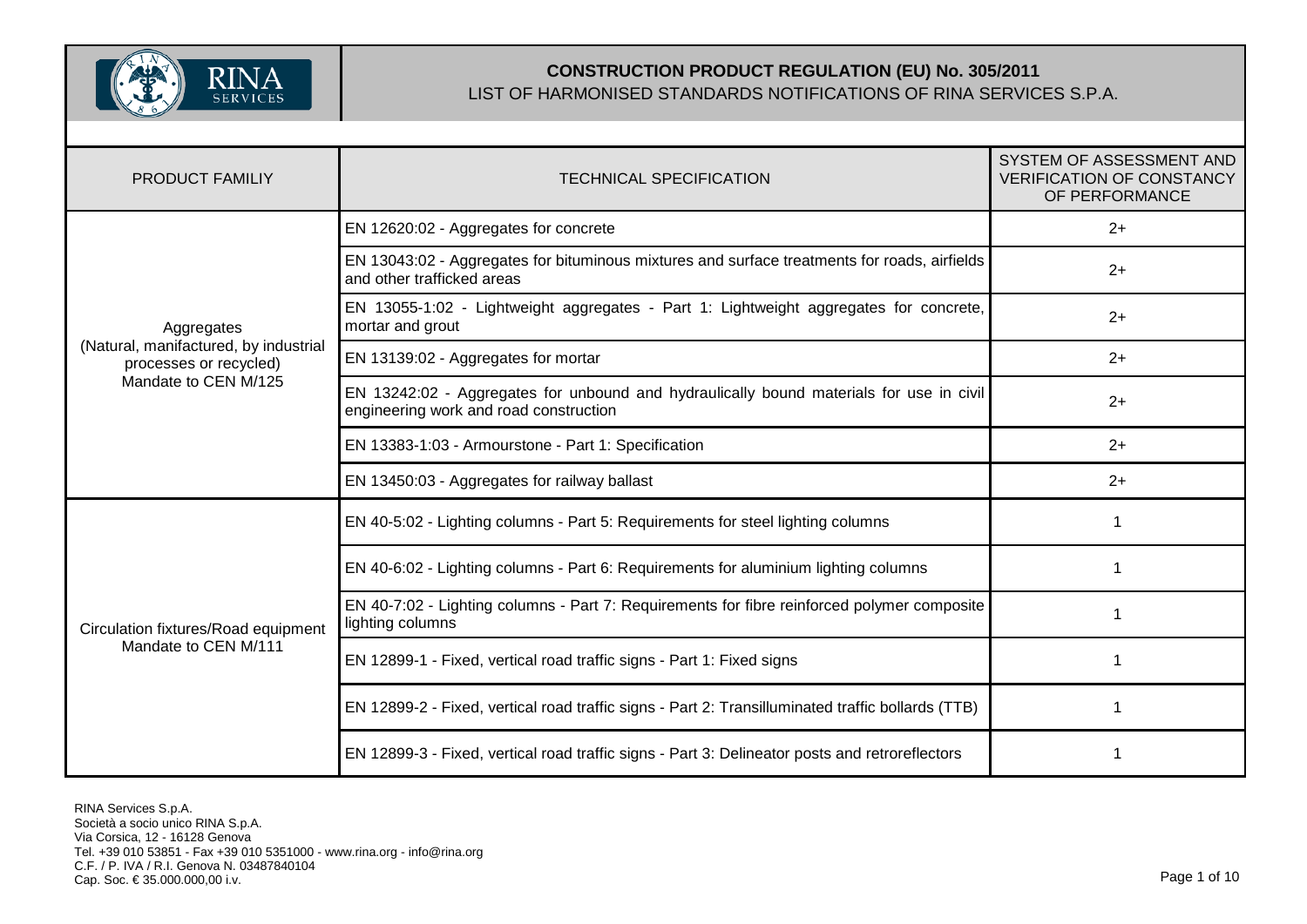

| <b>PRODUCT FAMILIY</b>                                                        | <b>TECHNICAL SPECIFICATION</b>                                                                                                                                                      | SYSTEM OF ASSESSMENT AND<br><b>VERIFICATION OF CONSTANCY</b><br>OF PERFORMANCE |
|-------------------------------------------------------------------------------|-------------------------------------------------------------------------------------------------------------------------------------------------------------------------------------|--------------------------------------------------------------------------------|
| Cement, building limes and other<br>hydraulic binders<br>Mandate to CEN M/114 | EN 459-1:01 - Building lime - Part 1: Definitions, specifications and conformity criteria                                                                                           | $2+$                                                                           |
|                                                                               | EN 10025-1:04 - Hot rolled products of structural steels - Part 1: General technical delivery<br>conditions                                                                         | $2+$                                                                           |
|                                                                               | EN 13479:04 - Welding consumables - General product standard for filler metals and fluxes<br>for fusion welding of metallic materials                                               | $2+$                                                                           |
|                                                                               | EN 10219-1:06 - Cold formed welded structural hollow sections of non-alloy and fine grain<br>steels - Part 1: Technical delivery conditions                                         | $2+$                                                                           |
| Structural metallic products and<br>ancillaries<br>Mandate to CEN M/120       | EN 10210-1:06 - Hot finished structural hollow sections of non-alloy and fine grain steels -<br>Part 1: Technical delivery conditions                                               | $2+$                                                                           |
|                                                                               | EN 15088:2005 - Aluminium and aluminium alloys - Structural products for construction<br>works - Technical conditions for inspection and delivery                                   | $2+$                                                                           |
|                                                                               | EN 10088-4 - Stainless steels - Part 4: Technical delivery conditions for sheet/plate and strip<br>of corrosion resisting steels for construction purposes                          | $2+$                                                                           |
|                                                                               | EN 10088-5 - Stainless steels - Part 5: Technical delivery conditions for bars, rods, wire,<br>sections and bright products of corrosion resisting steels for construction purposes | $2+$                                                                           |
|                                                                               | EN 10343 - Steels for quenching and tempering for construction purposes - Technical<br>delivery conditions                                                                          | $2+$                                                                           |
|                                                                               | EN 10340 - Steel casting for structural uses                                                                                                                                        | $2+$                                                                           |
|                                                                               | EN 1090-1 - Execution of steel structures and aluminium structures - Part 1: Requirements<br>for conformity assessment of structural components                                     | $2+$                                                                           |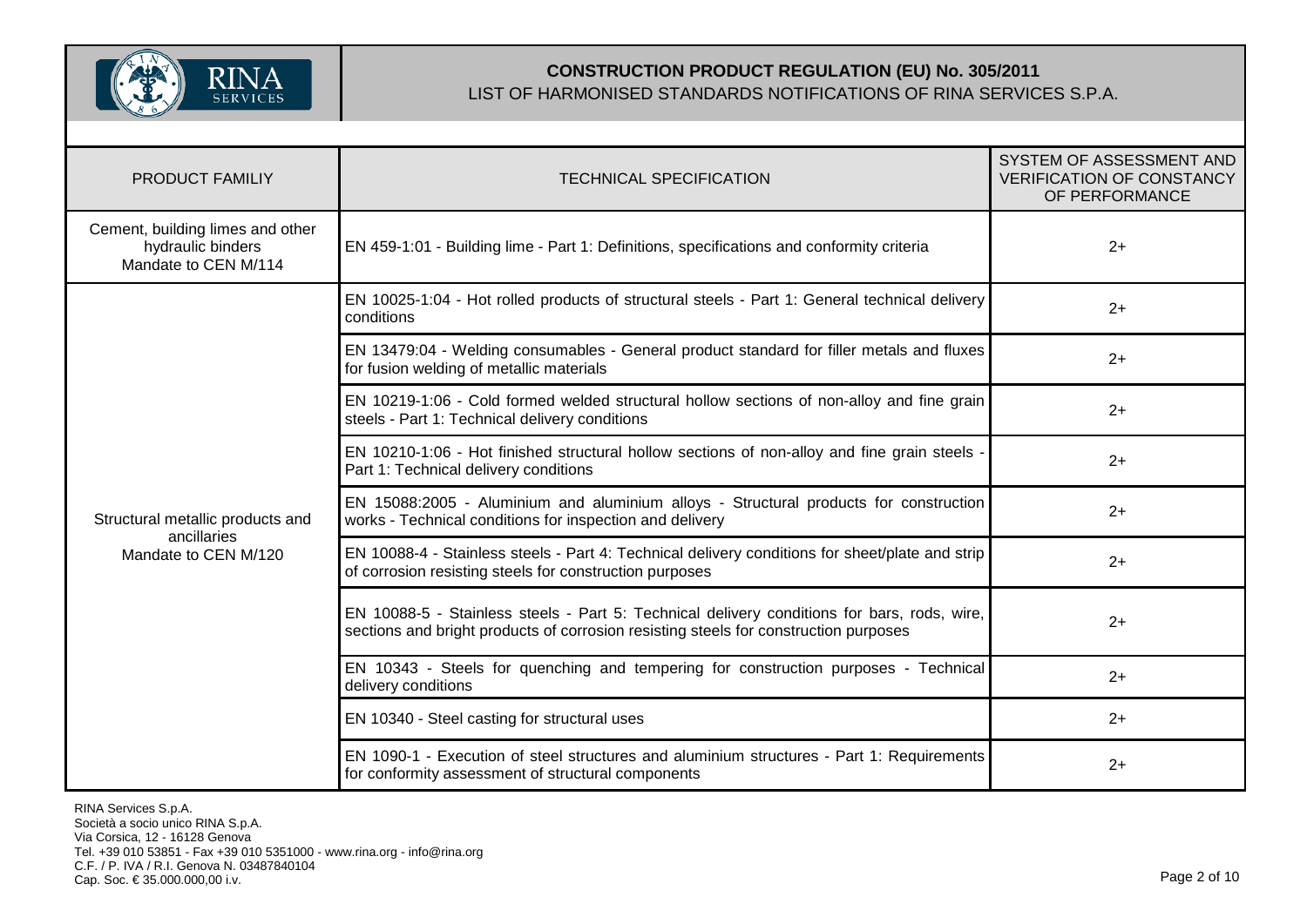

| <b>PRODUCT FAMILIY</b>                                                              | <b>TECHNICAL SPECIFICATION</b>                                                                                                                                                                                                         | SYSTEM OF ASSESSMENT AND<br><b>VERIFICATION OF CONSTANCY</b><br>OF PERFORMANCE |
|-------------------------------------------------------------------------------------|----------------------------------------------------------------------------------------------------------------------------------------------------------------------------------------------------------------------------------------|--------------------------------------------------------------------------------|
| Wood based panels (only fire tests)<br>Mandate to CEN M/113                         | EN 13986:04 - Wood-based panels for use in construction - Characteristics, evaluation of<br>conformity and marking                                                                                                                     | 1,3<br>(only fire tests)                                                       |
| Solid/structural timber products and                                                | EN 14080:05 - Timber structures - Glued laminated timber - Requirements                                                                                                                                                                | (only fire tests)                                                              |
| ancillary products (only fire tests)<br>Mandate to CEN M/112                        | EN 14374:04 - Timber structures - Structural laminated veneer lumber - Requirements                                                                                                                                                    | (only fire tests)                                                              |
|                                                                                     | EN 12057:04 - Natural stone products - Modular tiles - Requirements                                                                                                                                                                    | 3                                                                              |
|                                                                                     | EN 12058:04 - Natural stone products - Slabs for floors and stairs - Requirements                                                                                                                                                      | 3                                                                              |
|                                                                                     | EN 13454-1:04 - Binders, composite binders and factory made mixtures for floor screeds<br>based on calcium sulfate - Part 1: Definitions and requirements                                                                              | 1,3                                                                            |
| Floorings<br>Mandate to CEN M/119                                                   | EN 13813:02 - Screed material and floor screeds - Screed material - Properties and<br>requirements                                                                                                                                     | 1,3                                                                            |
|                                                                                     | EN 14016-1:04 - Binders for magnesite screeds - Caustic magnesia and magnesium chloride<br>Part 1: Definitions, requirements                                                                                                           | 3                                                                              |
|                                                                                     | EN 14041:04 - Resilient, textile and laminate floor coverings - Essential characteristics                                                                                                                                              | 1,3                                                                            |
|                                                                                     | EN 14342:05 - Wood flooring - Characteristics, evaluation of conformity and marking                                                                                                                                                    | 3                                                                              |
| Internal and external wall and ceiling<br>coatings/finishes<br>Mandate to CEN M/121 | EN 438-7:05 - High-pressure decorative laminates (HPL) - Sheets based on thermosetting<br>resins (Usually called Laminates) - Part 7: Compact laminate and HPL composite panels for<br>internal and external wall and ceiling finishes | 1,3                                                                            |
|                                                                                     | EN 490:04 - Concrete roofing tiles and fittings for roof covering and wall cladding - Product<br>specifications                                                                                                                        | 3                                                                              |
|                                                                                     | EN 492:04 - Fibre-cement slates and fittings - Product specification and test methods                                                                                                                                                  | 3                                                                              |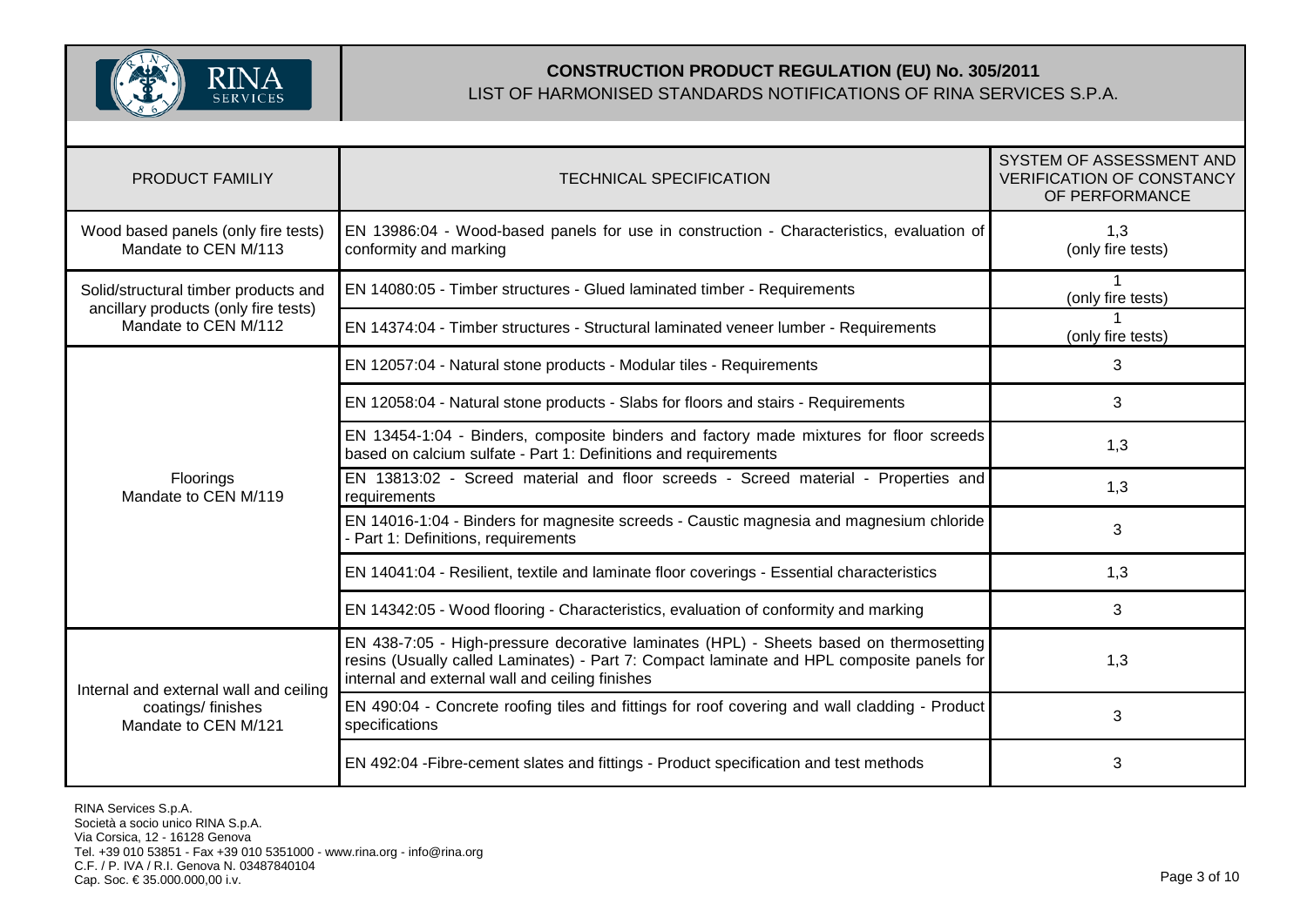

| <b>PRODUCT FAMILIY</b>                                                                     | <b>TECHNICAL SPECIFICATION</b>                                                                                                              | SYSTEM OF ASSESSMENT AND<br><b>VERIFICATION OF CONSTANCY</b><br>OF PERFORMANCE |
|--------------------------------------------------------------------------------------------|---------------------------------------------------------------------------------------------------------------------------------------------|--------------------------------------------------------------------------------|
|                                                                                            | EN 494:04 - Fibre-cement profiled sheets and fittings - Product specification and test<br>methods                                           | 3                                                                              |
| Internal and external wall and ceiling<br>coatings/finishes                                | EN 1469:04 - Natural stone products - Slabs for cladding - Requirements                                                                     | 3                                                                              |
| Mandate to CEN M/121                                                                       | EN 12467:04 - Fibre-cement flat sheets - Product specification and test methods                                                             | 3                                                                              |
|                                                                                            | EN 14716:04 - Stretched ceilings - Requirements and test methods                                                                            | 1,3                                                                            |
| Curtain walling<br>Mandate to CEN M/108                                                    | EN 13830:03 - Curtain walling - Product standard                                                                                            | 1,3                                                                            |
| Roof coverings, rooflights, roof<br>windows and ancillary products<br>Mandate to CEN M/122 | EN 1304:05 - Clay roofing tiles and fittings - Product definitions and specifications                                                       | 3                                                                              |
|                                                                                            | EN 12951:04 - Prefabricated accessories for roofing - Permanently fixed roof ladders<br>Product specification and test methods              | 3                                                                              |
| Flat glass, profiled glass and glass<br>block products<br>Mandate to CEN M/135             | EN 572-9:04 - Glass in building - Basic soda lime silicate glass products - Part 9: Evaluation<br>of conformity/Product standard            | 1,3                                                                            |
|                                                                                            | EN 1096-4:04 - Glass in building - Coated glass - Part 4: Evaluation of conformity/Product<br>standard                                      | 1,3                                                                            |
|                                                                                            | EN 1279-5:05 - Glass in building - Insulating glass units - Part 5: Evaluation of conformity                                                | 1,3                                                                            |
|                                                                                            | EN 1748-1-2:04 - Glass in building - Special basic products - Borosilicate glasses - Part 1-2:<br>Evaluation of conformity/Product standard | 1,3                                                                            |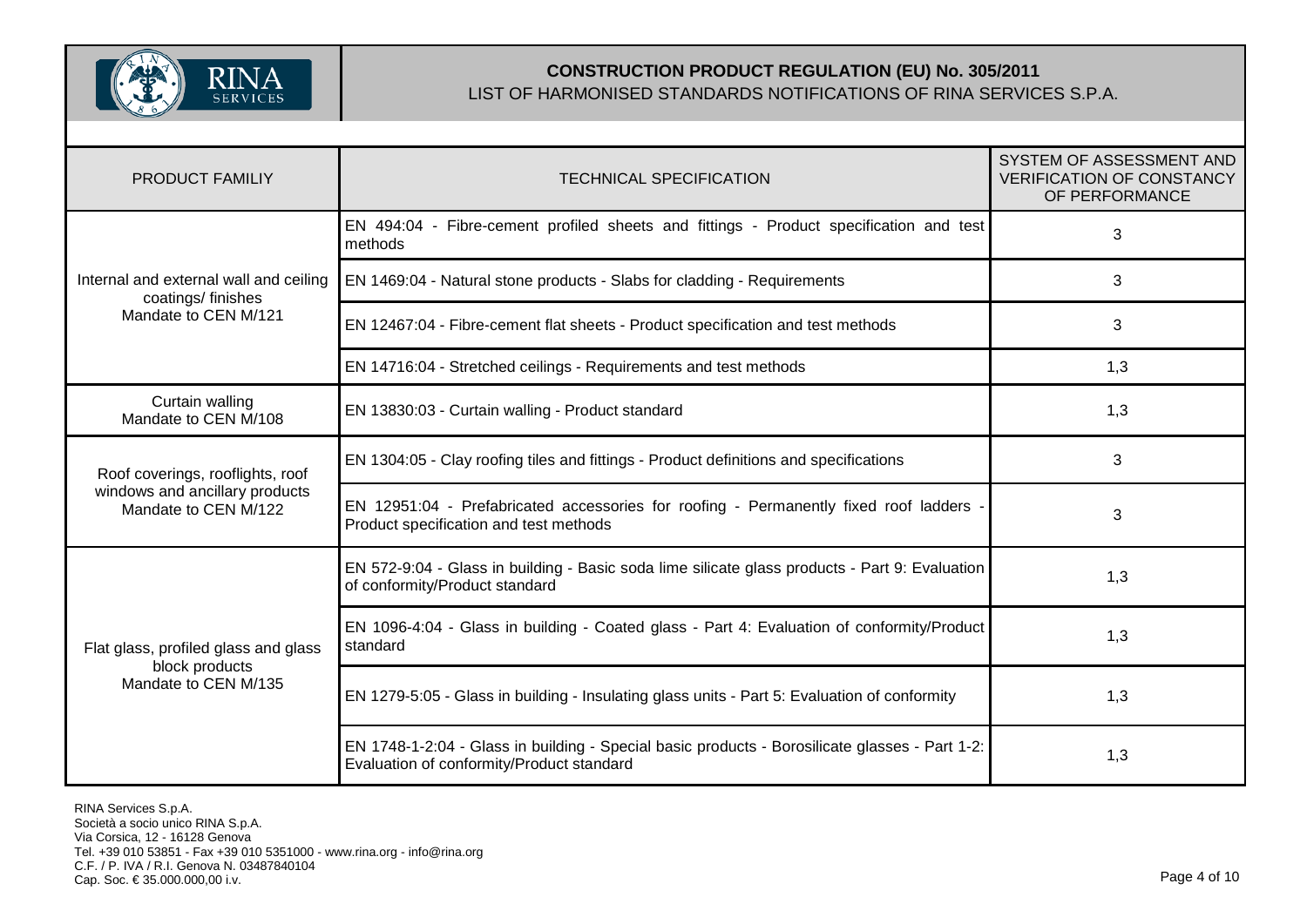

| PRODUCT FAMILIY                                                                | <b>TECHNICAL SPECIFICATION</b>                                                                                                                             | SYSTEM OF ASSESSMENT AND<br><b>VERIFICATION OF CONSTANCY</b><br>OF PERFORMANCE |
|--------------------------------------------------------------------------------|------------------------------------------------------------------------------------------------------------------------------------------------------------|--------------------------------------------------------------------------------|
| Flat glass, profiled glass and glass<br>block products<br>Mandate to CEN M/135 | EN 1748-2-2:04 - Glass in building - Special basic products - Glass ceramics - Part 2-2:<br>Evaluation of conformity/Product standard                      | 1,3                                                                            |
|                                                                                | EN 1863-2:04 - Glass in building - Heat strengthened soda lime silicate glass - Part 2:<br>Evaluation of conformity/Product standard                       | 1,3                                                                            |
|                                                                                | EN 12150-2:04 - Glass in building - Thermally toughened soda lime silicate safety glass -<br>Part 2: Evaluation of conformity/Product standard             | 1,3                                                                            |
|                                                                                | EN 12337-2:04 - Glass in building - Chemically strengthened soda lime silicate glass - Part 2:<br>Evaluation of conformity/Product standard                | 1,3                                                                            |
|                                                                                | EN 13024-2:04 - Glass in building - Thermally toughened borosilicate safety glass - Part 2:<br>Evaluation of conformity/Product standard                   | 1,3                                                                            |
|                                                                                | EN 14178-2:04 - Glass in building - Basic alkaline earth silicate glass products - Part 2:<br>Evaluation of conformity/Product standard                    | 1,3                                                                            |
|                                                                                | EN 14179-2:05 - Glass in building - Heat soaked thermally toughened soda lime silicate<br>safety glass - Part 2: Evaluation of conformity/Product standard | 1,3                                                                            |
|                                                                                | EN 14321-2:05 - Glass in building - Thermally toughened alkaline earth silicate safety glass -<br>Part 2: Evaluation of conformity/Product standard        | 1,3                                                                            |
|                                                                                | EN 14449:05 - Glass in building - Laminated glass and laminated safety glass - Evaluation of<br>conformity/Product standard                                | 1,3                                                                            |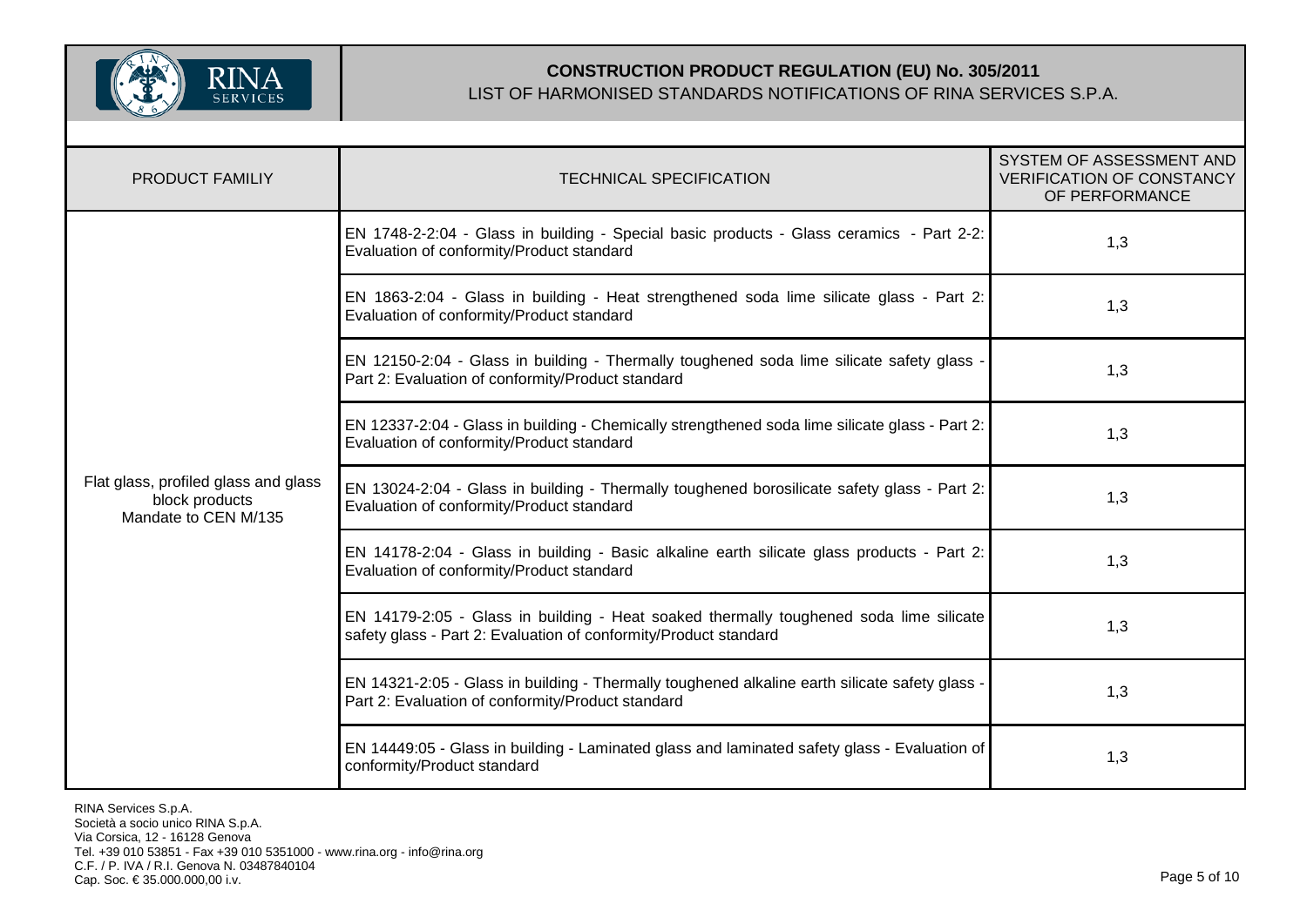

| <b>PRODUCT FAMILIY</b>          | <b>TECHNICAL SPECIFICATION</b>                                                                                                                                                                                               | SYSTEM OF ASSESSMENT AND<br><b>VERIFICATION OF CONSTANCY</b><br>OF PERFORMANCE |
|---------------------------------|------------------------------------------------------------------------------------------------------------------------------------------------------------------------------------------------------------------------------|--------------------------------------------------------------------------------|
|                                 | EN 13162:01 - Thermal insulation products for buildings - Factory made mineral wool (MW)<br>products - Specification                                                                                                         | 1,3                                                                            |
|                                 | EN 13163:01 - Thermal insulation products for buildings - Factory made products of<br>expanded polystyrene (EPS) - Specification                                                                                             | 1,3                                                                            |
|                                 | EN 13164:01 - Thermal insulation products for buildings - Factory made products of extruded<br>polystyrene foam (XPS) - Specification                                                                                        | 1,3                                                                            |
|                                 | EN 13165:01 - Thermal insulation products for buildings - Factory made rigid polyurethane<br>foam (PUR) products - Specification                                                                                             | 1,3                                                                            |
|                                 | EN 13166:01 - Thermal insulation products for buildings - Factory made products of phenolic<br>foam (PF) - Specification                                                                                                     | 1,3                                                                            |
|                                 | EN 13167:01 - Thermal insulation products for buildings - Factory made cellular glass (CG)<br>products - Specification                                                                                                       | 1,3                                                                            |
| Thermal insulating products and | EN 13168:01 - Thermal insulation products for buildings - Factory made wood wool (WW)<br>products - Specification                                                                                                            | 1,3                                                                            |
| systems<br>Mandate to CEN M/103 | EN 13169:01 - Thermal insulation products for buildings - Factory made products of<br>expanded perlite (EPB) - Specification                                                                                                 | 1,3                                                                            |
|                                 | EN 13170:01 - Thermal insulation products for buildings - Factory made products of<br>expanded cork (ICB) - Specification                                                                                                    | 1,3                                                                            |
|                                 | EN 13171:01 - Thermal insulating products for buildings - Factory made wood fibre (WF)<br>products - Specification                                                                                                           | 1,3                                                                            |
|                                 | EN 14063-1:04 - Thermal insulation materials and products - In-situ formed expanded clay<br>lightweight aggregate products (LWA) - Part 1: Specification for the loose-fill products before<br>installation                  | 1,3                                                                            |
|                                 | EN 14316-1:04 - Thermal insulation products for buildings - In-situ thermal insulation formed<br>from expanded perlite (EP) products - Part 1: Specification for bonded and loose-fill products<br>before installation       | 1,3                                                                            |
|                                 | EN 14317-1:04 - Thermal insulation products for buildings - In-situ thermal insulation formed<br>from exfoliated vermiculite (EV) products - Part 1: Specification for bonded and loose-fill<br>products before installation | 1,3                                                                            |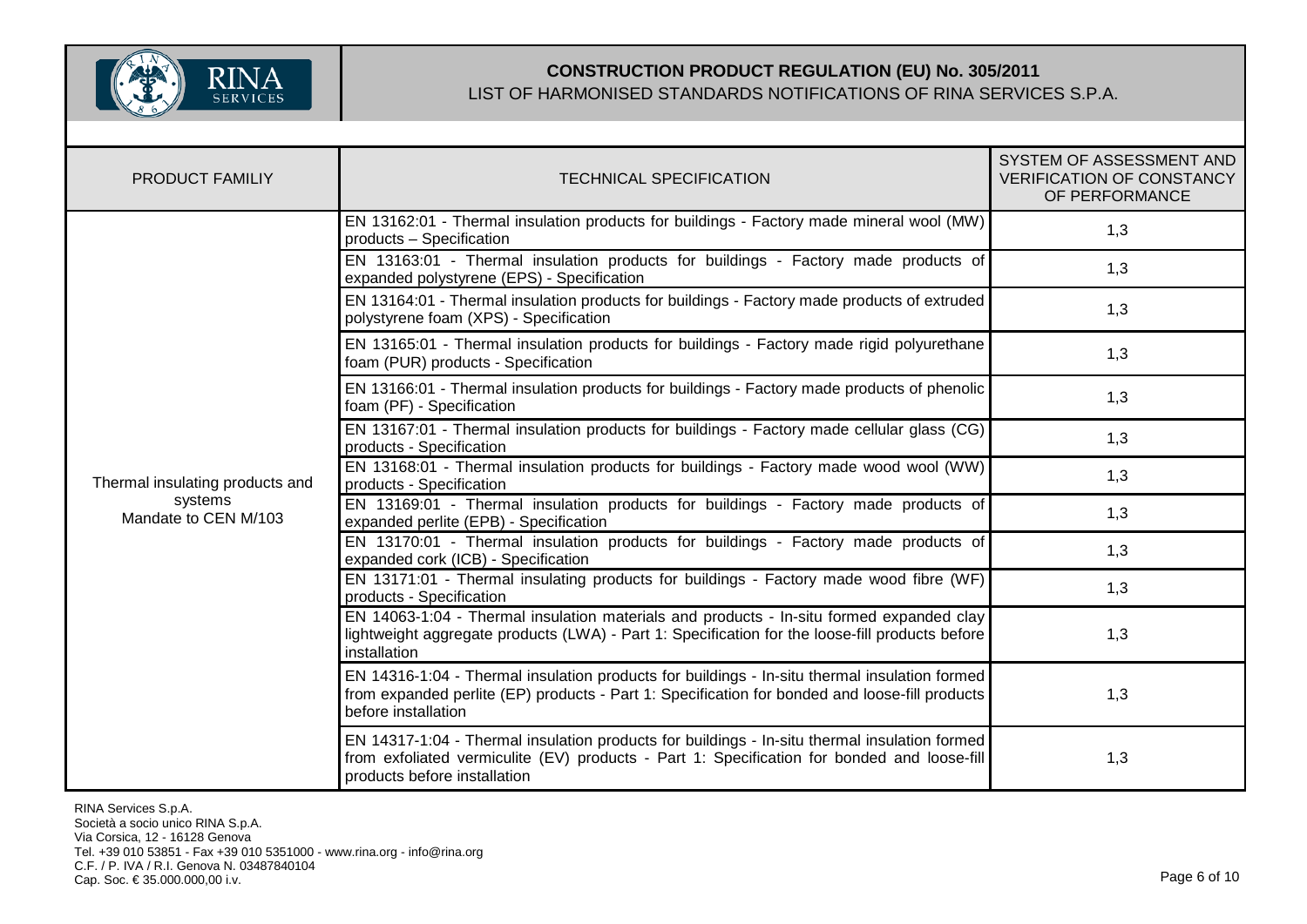

| <b>PRODUCT FAMILIY</b>                           | <b>TECHNICAL SPECIFICATION</b>                                                                                                                                  | SYSTEM OF ASSESSMENT AND<br><b>VERIFICATION OF CONSTANCY</b><br>OF PERFORMANCE |
|--------------------------------------------------|-----------------------------------------------------------------------------------------------------------------------------------------------------------------|--------------------------------------------------------------------------------|
| Gypsum based products<br>Mandate to CEN M/106    | EN 520:04 - Gypsum plasterboards - Definitions, requirements and test methods                                                                                   | 3                                                                              |
|                                                  | EN 12859:01 - Gypsum blocks - Definitions, requirements and test methods                                                                                        | 3                                                                              |
|                                                  | EN 12860:02 - Gypsum based adhesives for gypsum blocks - Definitions, requirements and<br>test methods                                                          | 3                                                                              |
|                                                  | EN 13279-1:05 - Gypsum binders and gypsum plasters - Part 1: Definitions and<br>requirements                                                                    | 3                                                                              |
|                                                  | EN 13658-1:05 - Metal lath and beads - Definitions, requirements and test methods - Part 1:<br>Internal plastering                                              | 3                                                                              |
|                                                  | EN 13658-2:05 - Metal lath and beads - Definitions, requirements and test methods - Part 2:<br><b>External rendering</b>                                        | 3                                                                              |
|                                                  | EN 13963:05 - Jointing materials for gypsum plasterboards - Definitions, requirements and<br>test methods                                                       | 3                                                                              |
|                                                  | EN 14190:05 - Gypsum plasterboard products from reprocessing - Definitions, requirements<br>and test methods                                                    | 3                                                                              |
|                                                  | EN 14195:05 - Metal framing components for gypsum plasterboard systems - Definitions,<br>requirements and test methods                                          | 3                                                                              |
| Membrane impermeabilizzanti<br>Mandato CEN M/102 | EN 13707 - Membrane flessibili per impermeabilizzazione - Membrane bituminose armate<br>per l'impermeabilizzazione di coperture - Definizioni e caratteristiche | $1,3,2+$<br>(only fire tests)                                                  |
|                                                  | EN 13859-1 - Membrane flessibili per impermeabilizzazione - Definizioni e caratteristiche dei<br>sottostrati - Parte 1: Sottostrati per coperture discontinue   | 1,3                                                                            |
|                                                  | EN 13859-2 - Membrane flessibili per impermeabilizzazione - Definizioni e caratteristiche dei<br>sottostrati - Parte 2: Sottostrati murari                      | 1,3                                                                            |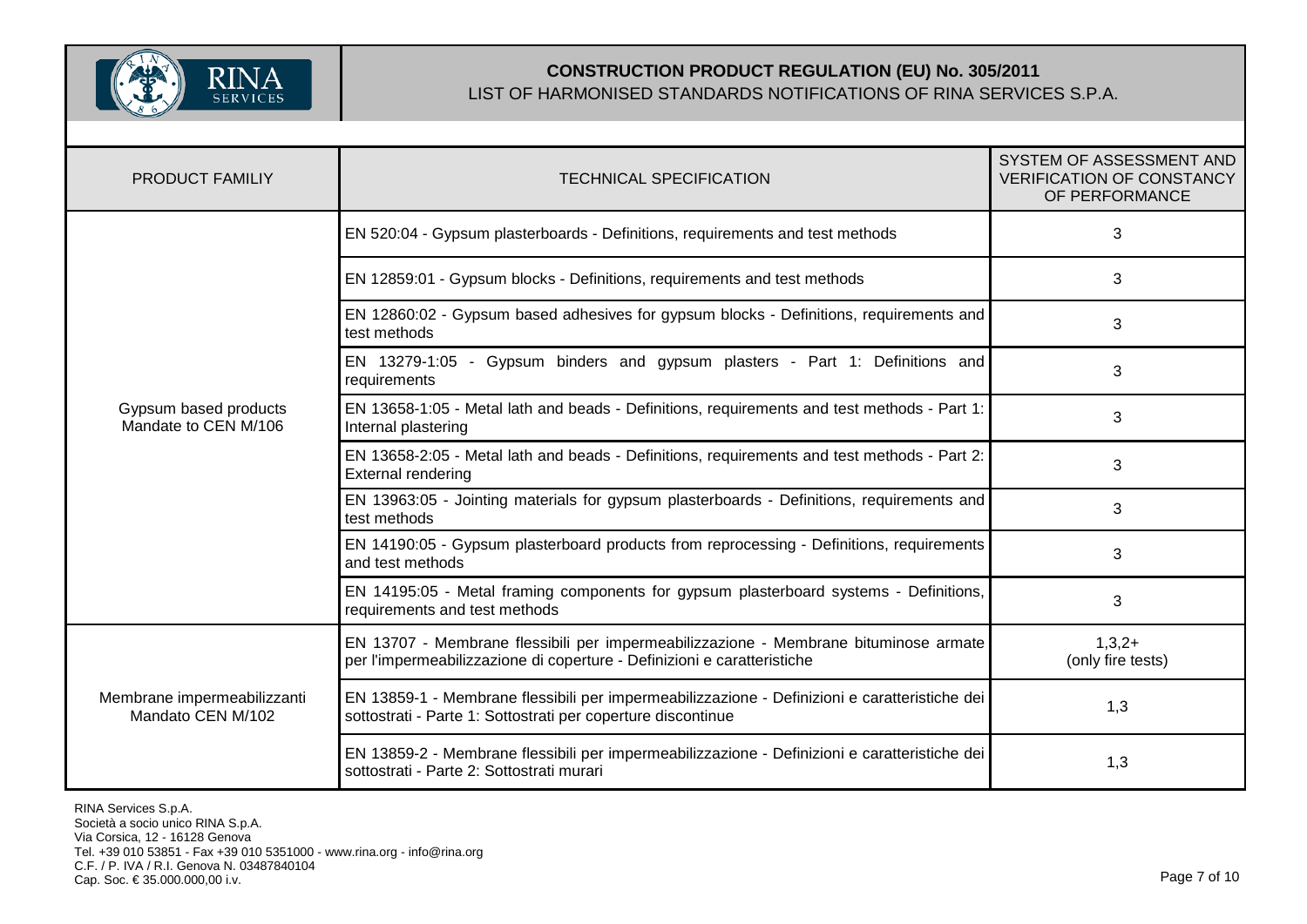

| <b>PRODUCT FAMILIY</b>                            | <b>TECHNICAL SPECIFICATION</b>                                                                                                                                                  | SYSTEM OF ASSESSMENT AND<br><b>VERIFICATION OF CONSTANCY</b><br>OF PERFORMANCE |
|---------------------------------------------------|---------------------------------------------------------------------------------------------------------------------------------------------------------------------------------|--------------------------------------------------------------------------------|
| Membranes/Flexible sheets for                     | EN 13707:04 - Flexible sheets for waterproofing - Reinforced bitumen sheets for roof<br>waterproofing - Definitions and characteristics                                         | $1,3,2+$<br>(only fire tests)                                                  |
|                                                   | EN 13859-1:05 - Flexible sheets for waterproofing - Definitions and characteristics of<br>underlays - Part 1: Underlays for discontinuous roofing                               | $1,3,2+$                                                                       |
| waterproofing<br>Mandate to CEN M/102             | EN 13859-2:04 - Flexible sheets for waterproofing - Definitions and characteristics of<br>underlays - Part 2: Underlays for walls                                               | 1,3                                                                            |
|                                                   | EN 13956:05 - Flexible sheet for waterproofing - Plastic and rubber sheets for roof<br>waterproofing - Definitions and characteristics                                          | 1,3                                                                            |
|                                                   | EN 13967:04 - Flexible sheets for waterproofing - Plastic and rubber damp proof sheets<br>including plastic and rubber basement tanking sheet - Definitions and characteristics | 1,3                                                                            |
| Precast concrete products<br>Mandate to CEN M/100 | EN 13693:04 - Precast concrete products - Special roof elements                                                                                                                 | $2+$                                                                           |
|                                                   | EN 13224:04 - Precast concrete products - Ribbed floor elements                                                                                                                 | $2+$                                                                           |
|                                                   | EN 13225:04 - Precast concrete products - Linear structural elements                                                                                                            | $2+$                                                                           |
|                                                   | EN 1168:05 - Precast concrete products - Hollow core slabs                                                                                                                      | $2+$                                                                           |
|                                                   | EN 13747:05 - Precast concrete products - Floor plates for floor systems                                                                                                        | $2+$                                                                           |
|                                                   | EN 14843 - Precast concrete products - Stairs                                                                                                                                   | $2+$                                                                           |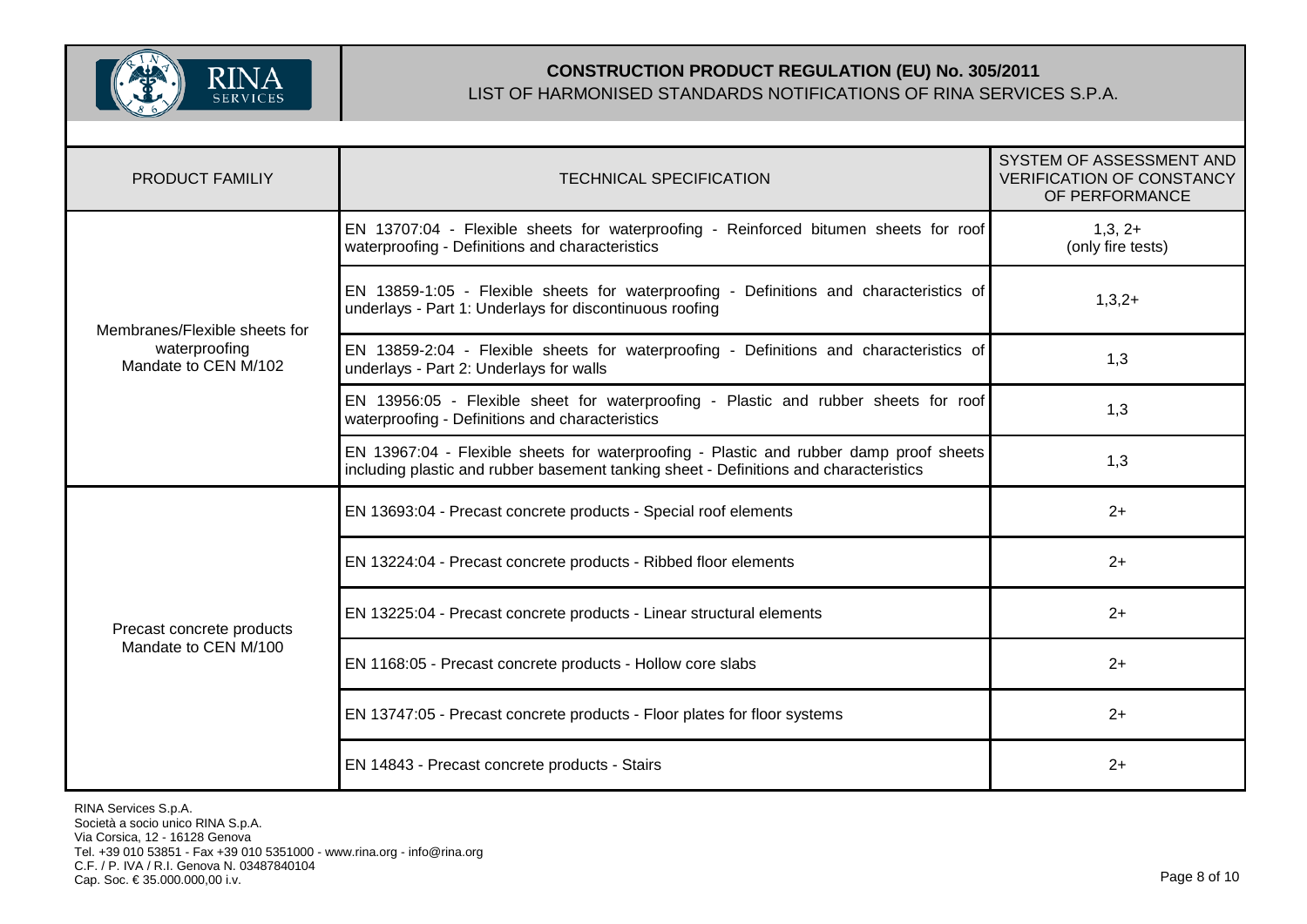

| <b>PRODUCT FAMILIY</b>                                                                              | <b>TECHNICAL SPECIFICATION</b>                                                                                   | SYSTEM OF ASSESSMENT AND<br><b>VERIFICATION OF CONSTANCY</b><br>OF PERFORMANCE |
|-----------------------------------------------------------------------------------------------------|------------------------------------------------------------------------------------------------------------------|--------------------------------------------------------------------------------|
|                                                                                                     | EN 14991 - Precast concrete products - Foundation elements                                                       | $2+$                                                                           |
|                                                                                                     | EN 14992 - Precast concrete products - Wall elements                                                             | $2+$                                                                           |
| Precast concrete products<br>Mandate to CEN M/100                                                   | EN 15050 - Precast concrete products - Bridge elements                                                           | $2+$                                                                           |
|                                                                                                     | EN 15037-1 - Precast concrete products - Beam-and-block floor systems - Part 1: Beams                            | $2+$                                                                           |
|                                                                                                     | EN 15258 - Precast concrete products - Retaining wall elements                                                   | $2+$                                                                           |
| Products for construction of roads,<br>airfields and other trafficked areas<br>Mandate to CEN M/124 | EN 13108-1:06 - Bituminous mixtures - Material specifications - Part 1: Asphalt Concrete                         | $1,2+,3$                                                                       |
|                                                                                                     | EN 13108-2:06 - Bituminous mixtures - Material specifications - Part 2: Asphalt Concrete for<br>very thin layers | $1,2+,3$                                                                       |
|                                                                                                     | EN 13108-3:06 - Bituminous mixtures - Material specifications - Part 3: Soft Asphalt                             | $1,2+,3$                                                                       |
|                                                                                                     | EN 13108-4:06 - Bituminous mixtures - Material specifications - Part 4: Hot Rolled Asphalt                       | $1,2+,3$                                                                       |
|                                                                                                     | EN 13108-5:06 - Bituminous mixtures - Material specifications - Part 5: Stone Mastic Asphalt                     | $1,2+,3$                                                                       |